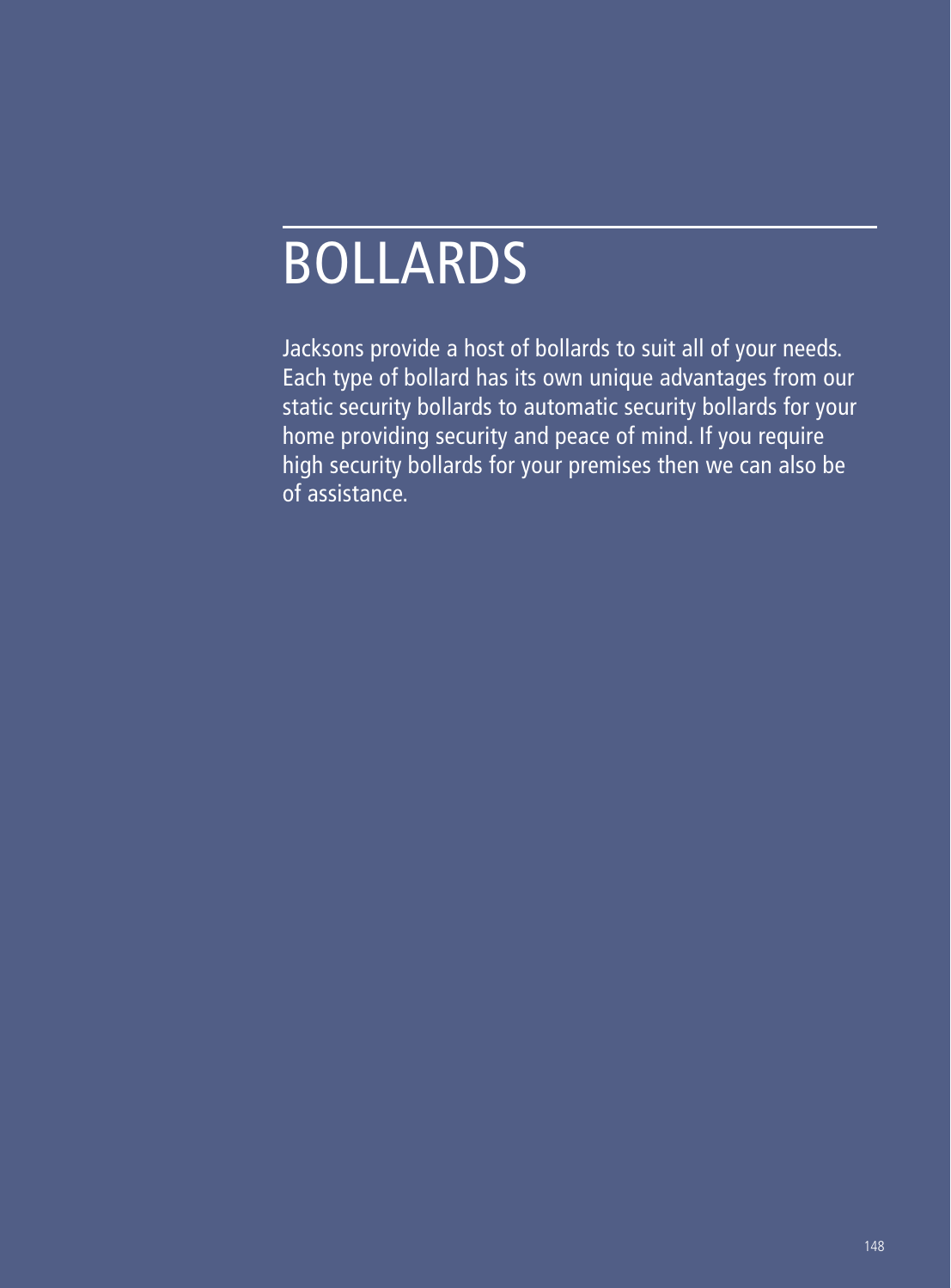### AUTOMATIC BOLLARDS

The Beaufort standard automatic bollard represents a new generation access control solution. Many design innovations make it easy to handle and install but best of all its performance is market leading and low lifetime costs are exceptionally competitive. Activated by any access control system or signalling device, it is an alternative solution to fixed posts and barriers, allowing regulation of traffic into certain zones with high vehicle flow, (e.g. restricted areas, pedestrian areas, parking and industrial sites and many more). Available with a diameter of 275mm, and a height of 600mm or 800mm.

The Beaufort automatic concealed traffic bollard has fully integrated hydraulic technology for heavy duty usage. With a standard descent time of 2.8 seconds, there is an extra setting that activates the emergency release valve and allows a decent time of just 1 second.

### **APPLICATIONS**

- 4 Commercial premises
- **Education**
- Pedestrian areas
- $\triangleright$  City centres

|                   | <b>BEAUFORT 275 / 600</b> | <b>BEAUFORT 275 / 800</b> |
|-------------------|---------------------------|---------------------------|
| <b>Drive</b>      | <b>Hydraulic</b>          | Hydraulic                 |
| Rising time       | Circa 5 secs              | Circa 7 secs              |
| Descent time      | Circa 2.8 secs            | Circa 3.5 secs            |
| Power consumption | 220W                      | 220W                      |

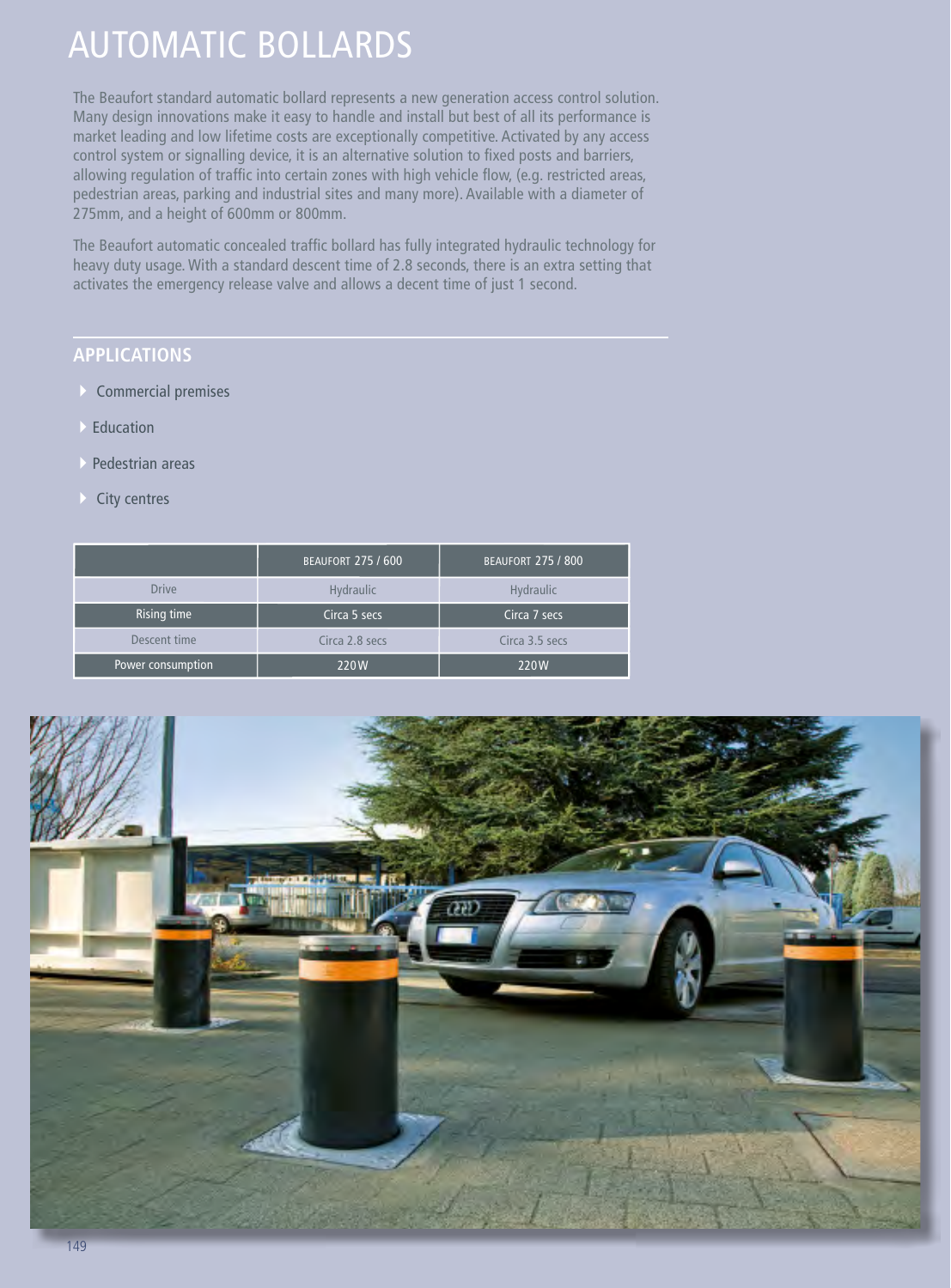### STAINLESS STEEL STATIC BOLLARDS

Ideally suited for demarcation applications that have a contemporary style and are ideal for segregating pedestrians from road traffic. The stainless steel bollard standard is 1.4 metres long with a flat or domed.

All bollards can be additionally reinforced for areas where they may be subjected to damage with a single galvanised steel insert, doubling the rigidity of the bollard.

#### **APPLICATIONS**

- $\triangleright$  Retail
- **Public spaces**
- **City centres**

| <b>CODE</b> | DIAMETER (mm) | OVERALL LENGTH (mm) | NOMINAL HEIGHT OUT OF GROUND (mm) | CAP           |
|-------------|---------------|---------------------|-----------------------------------|---------------|
| 138801F     | 101           | 1400                | 1000                              | <b>FLAT</b>   |
| 133801D     | 101           | 1400                | 1000                              | <b>DOMED</b>  |
| 138801S     | 101           | 1400                | 1000                              | <b>SLOPED</b> |
| 133814F     | 114           | 1400                | 1000                              | <b>FLAT</b>   |
| 138829F     | 129           | 1400                | 1000                              | <b>FLAT</b>   |
| 133854F     | 154           | 1400                | 1000                              | <b>FLAT</b>   |
| 138829F     | 168           | 1400                | 1000                              | <b>FLAT</b>   |



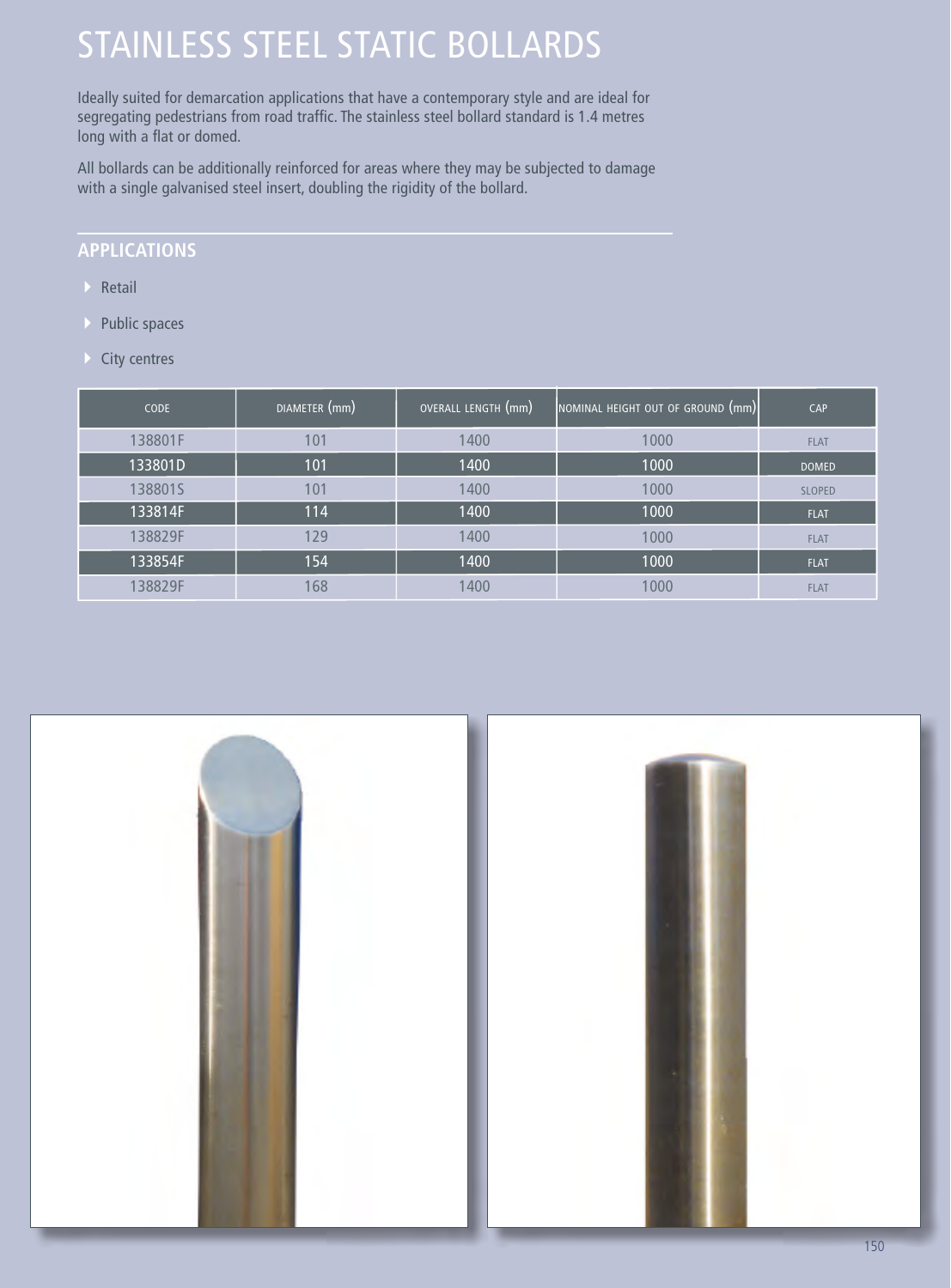### GALVANISED STEEL STATIC BOLLARDS



Ideally suited for demarcation and commercial use to prevent vehicle entry and segregation of pedestrians and vehicles the galvanised bollards can be supplied heavily galvanised to BS EN 1461 or have an additional paint finish either polyester powder coating for normal environments or marine coat for coastal or hazardous situations.

| <b>TYPE</b> | SECTION (mm)     | OVERALL HEIGHT (mm) | NOMINAL HEIGHT OUT<br>OF GROUND (mm) | <b>CAP</b>   | <b>FINISH</b>   |
|-------------|------------------|---------------------|--------------------------------------|--------------|-----------------|
| E (Round)   | $Ø$ 178          | 1100 or 1500        | 700                                  | Domed        | Galvanised      |
| F (Square)  | $100 \times 100$ | 1100 or 1500        | 800                                  | Pyramid      | Galvanised      |
| H (Round)   | $Ø$ 178          | 1100                | 700                                  | Domed        | PPC as standard |
| J (Round)   | $Ø$ 178          | 1100                | 700                                  | <b>Domed</b> | PPC as standard |

#### **APPLICATIONS**

- $\blacktriangleright$  Commercial premises
- $\blacktriangleright$  Education
- 4Pedestrian areas
- $\blacktriangleright$  City centres

#### **FINISHES**

- Galvanised as standard
- Polyester powder coating
- Marine coat for installations within 500m of salt water or estuary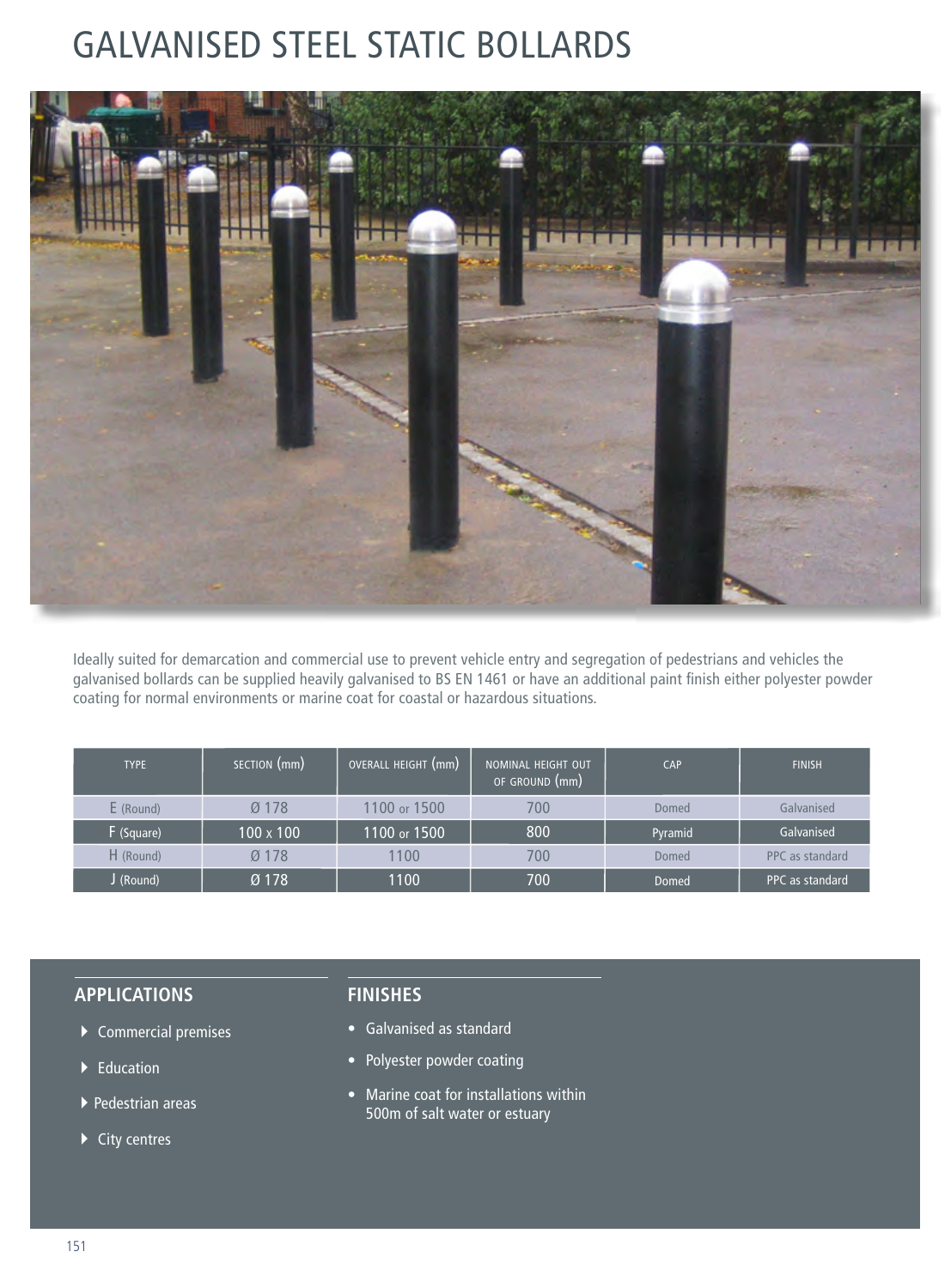## HARRIER PAS 68 STATIC BOLLARDS

The Harrier PAS 68 Static Bollard range is designed to protect localised areas within a perimeter with an unobtrusive barrier capable of arresting or completely halting the progress of a hostile vehicle. Used in series, the bollards are equally effective in the protection of buildings and for use in support of traffic calming measures where a reduction in vehicle approach speeds and/or direction is required.

The bollards are manufactured in our workshops using heavy gauge steel which is fully hot-dip galvanised to provide lasting protection and may be additionally colour coated or cloaked with a decorative stainless steel cover.

• Stand-alone system for outer boundary protection or target hardening within a perimeter



|           | TUBE DIAMETER (mm) | <b>APPROVALS</b>         |
|-----------|--------------------|--------------------------|
| Harrier 1 | 219                | 7500(N2)/48/90:0/0       |
| Harrier 2 | 273                | 7500(N2)/64/90:3.3/0     |
| Harrier 3 | 219                | 7500(N3)/64/90:4.0/16.7  |
| Harrier 4 | 273                | 7500(N3)/80/90:10.6/11.1 |

#### **APPLICATIONS**

- $\blacktriangleright$  High risk
- $\blacktriangleright$  Data centres
- ▶ Power stations
- ▶ Oil and Energy
- ▶ Government

### **APPROVALS**



#### **FINISHES**

- Galvanised to BS EN 1461 as standard
- Polyester powder coated
- Marine coat for installations within 500m of salt water or estuary

#### **STANDARD COLOURS**

- Black RAL 9005
- Green RAL 6005
- Other colours are available on request